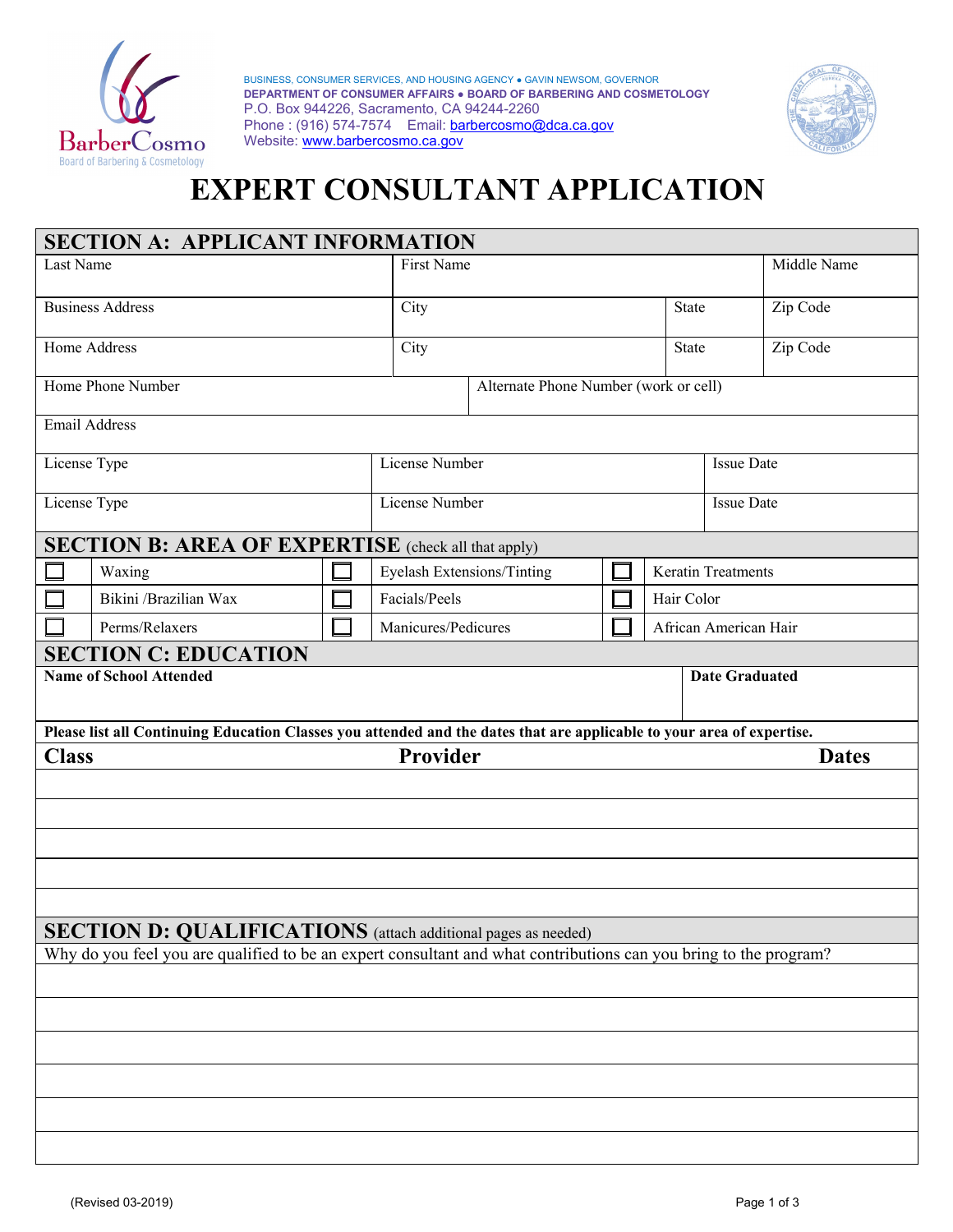| <b>SECTION E: REFERENCES</b>                                                                                                                                                                                                                                                                                                                                                                              |                       |  |  |  |  |  |  |  |
|-----------------------------------------------------------------------------------------------------------------------------------------------------------------------------------------------------------------------------------------------------------------------------------------------------------------------------------------------------------------------------------------------------------|-----------------------|--|--|--|--|--|--|--|
| Phone Number<br>Name                                                                                                                                                                                                                                                                                                                                                                                      | Occupation            |  |  |  |  |  |  |  |
|                                                                                                                                                                                                                                                                                                                                                                                                           |                       |  |  |  |  |  |  |  |
|                                                                                                                                                                                                                                                                                                                                                                                                           |                       |  |  |  |  |  |  |  |
|                                                                                                                                                                                                                                                                                                                                                                                                           |                       |  |  |  |  |  |  |  |
| <b>SECTION F: CERTIFICATION</b>                                                                                                                                                                                                                                                                                                                                                                           |                       |  |  |  |  |  |  |  |
| Have you ever been convicted of, or pled no contest to, a violation of any law of the United States, any state or local<br>jurisdiction, or any foreign country?                                                                                                                                                                                                                                          | N <sub>o</sub><br>Yes |  |  |  |  |  |  |  |
| If yes, attach an explanation.                                                                                                                                                                                                                                                                                                                                                                            |                       |  |  |  |  |  |  |  |
| Have you ever had any professional or vocational license or registration denied, suspended, revoked, placed on probation or<br>other disciplinary action taken by this or any other governmental authority in this state or any other state, or any foreign<br>$\n  1$ No<br>$\blacksquare$ Yes<br>country?                                                                                               |                       |  |  |  |  |  |  |  |
| If yes, attach an explanation that includes the license type, the action taken, by what state and agency, and the date. Also<br>include a copy of any administrative action, and if applicable, copies of arrest records, court documents, verification of<br>restitution received by the court, and verification of successful completion any terms ordered by the court and completion of<br>probation. |                       |  |  |  |  |  |  |  |
| I hereby certify under penalty of perjury under the laws of the State of California that all statements furnished in connection<br>with this application are true and accurate.                                                                                                                                                                                                                           |                       |  |  |  |  |  |  |  |
| Further, I certify that I have read and understand the disclaimer listed below.                                                                                                                                                                                                                                                                                                                           |                       |  |  |  |  |  |  |  |
| Signature of Applicant                                                                                                                                                                                                                                                                                                                                                                                    | Date                  |  |  |  |  |  |  |  |
| Disclaimer: Licensees are prohibited from making any claim or any advertisement in which they represent themselves as                                                                                                                                                                                                                                                                                     |                       |  |  |  |  |  |  |  |
| being affiliated in any way with the Board of Barbering and Cosmetology. Licensees shall not represent themselves as being                                                                                                                                                                                                                                                                                |                       |  |  |  |  |  |  |  |
| an expert, or Board "expert", hold themselves out as holding any credential, or use any designation based on their                                                                                                                                                                                                                                                                                        |                       |  |  |  |  |  |  |  |
| participation in the Expert Consultant Program. By signing this application you indicate that you understand the prohibitions                                                                                                                                                                                                                                                                             |                       |  |  |  |  |  |  |  |
| concerning Board affiliation and advertising.                                                                                                                                                                                                                                                                                                                                                             |                       |  |  |  |  |  |  |  |

# **Instructions:**

Please mail in your completed application to the address listed on the front of the application to Jennifer Porcalla's attention.

Please include the following with your completed application.

- A copy of your current resume
- Two professional reference letters
- Copies of any certifications or certificates you have received in your area of expertise
- Sample of a document you have composed and written

The Board will only consider applications that are completely filled out.

If you have any questions you can email them to **Jennifer** porcalla@dca.ca.gov.